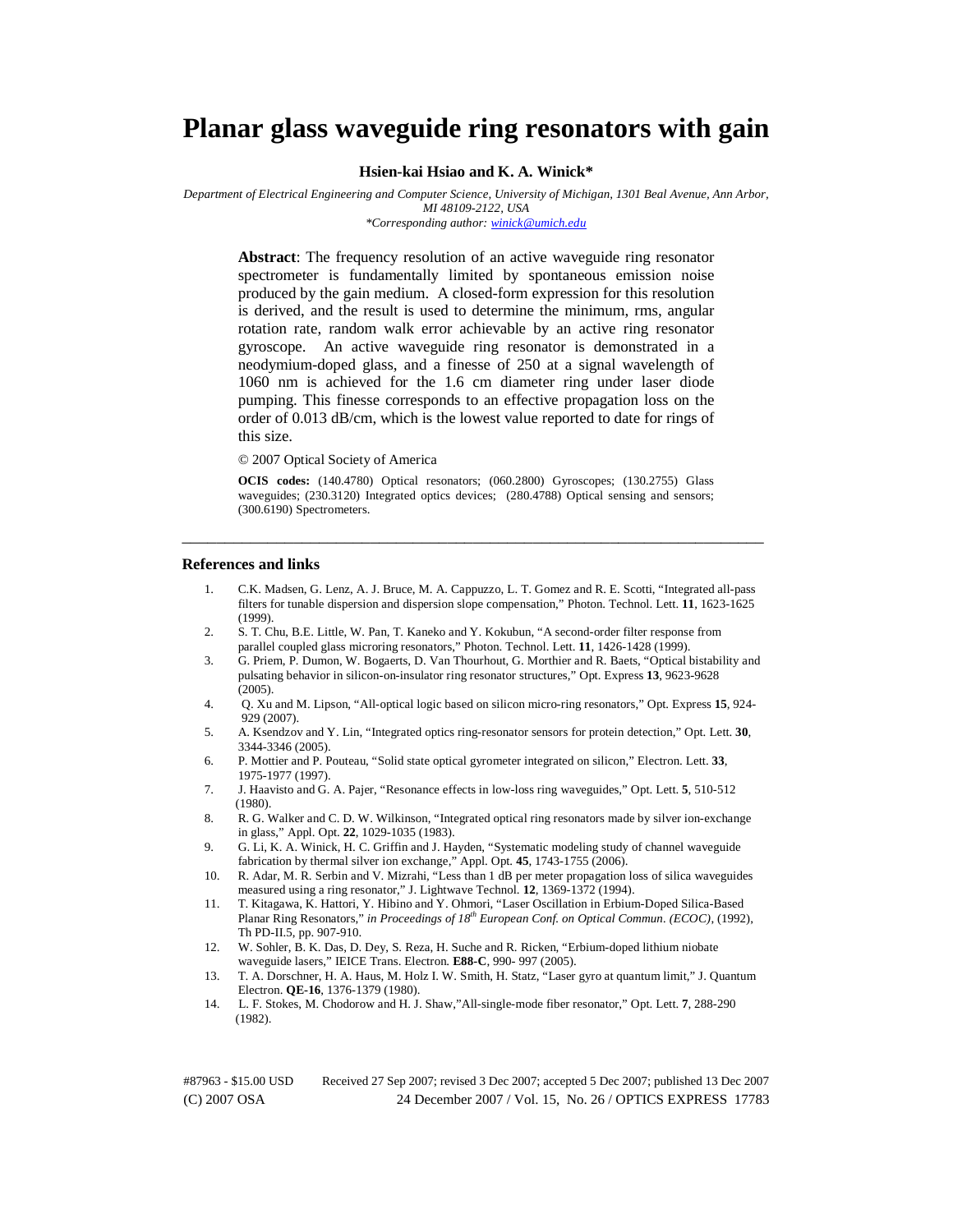- 15. S. Ezekiel, S. P. Smith and F. Zarinetchi, "Basic principles of fiber-optic gyroscopes," in *Optical fiber Rotation Sensing*, W. K. Burns, ed., (Academic Press, NY, 1994), Chap. 1.
- 16. S. Ezekiel and S. R. Balsamo, "Passive ring resonator laser gyroscope," Appl. Phys. Lett. **30**, 478-480  $(1977)$
- 17. R. E. Meyer, S. Ezekiel, D. W. Stowe and V. J. Tekippe, "Passive fiber-optic ring resonator for rotation sensing," Opt. Lett. **8**, 644-646 (1983).
- 18. K. Suzuki, K. Takiguchi and K. Hotate, "Monolithically integrated resonator microoptic gyro on silica planar lightwave circuit," J. Lightwave Technol. **18**, 66-72 (2000).
- 19. H. Ma, X. Zhang, Z. Jin and C. Ding, "Waveguide-type optical passive resonator gyro using phase modulation spectroscopy technique," Optical Engineering Letters **45**, 080506-1 – 080506-3 (2006).
- 20. H. Okamura and K Iwatsuki, "A finesse-enhanced Er-doped-fiber ring resonator," J. Lightwave Technol. **9**, 1554-1560 (1991).
- 21. J. T. Kringlebotn, "Amplified fiber ring resonator gyro," Photon. Technol. Lett. **4**, 1180-1183 (1992).
- 22. J. T. Kringlebotn, P. R. Morkel, C. N. Pannell, D. N. Payne and R. I. Laming, "Amplified fibre delay line with 27 000 recirculations," Electron. Lett. **28**, 201-202 (1992).
- 23. W. T. Silfvast, "Radiation and thermal equilibrium," in *Laser Fundamentals*, (Cambridge University Press, 2004), Chap. 6.<br>24. W. T. Silfvast, "Condi
- 24. W. T. Silfvast, "Conditions for producing a laser," in *Laser Fundamentals*, (Cambridge University Press, 2004), Chap. 7.

# **1. Introduction**

Planar integrated optic ring resonators have been well-studied and find a host of applications in both telecommunications and sensing. These include optical filtering [1,2], nonlinear optics [3], optical switching [4], chemical and biological sensing [5] and angular rotation rate sensing [6]. Many of these applications require a resonator of high finesse, and thus a resonator having low loss. When the application also necessitates the use of a large diameter ring, as is the case for an optical gyroscope rotation rate sensor, glass becomes an ideal substrate material because it permits the fabrication of very low loss waveguides.

 The first planar ring resonator were reported by Haavisto and Pajer in polymethyl methacrylate films and this work was later extended to glass using ion exchange [7,8]. These resonators had large propagation losses on the order of 2 dB/cm. Losses of approximately of 0.1 dB/cm can now be achieved by ion exchange for ring radii on the order of 1 cm [9], and losses half as large have reported for similarly sized waveguide rings fabricated using CVDdeposited silica on silicon together with reactive ion etching of the waveguide structure [10]. Currently there are no known methods for achieving even lower loss value for rings of this size. Waveguide losses can be attributed primarily to inhomogenieties in the glass and/or surface roughness at the core-cladding interface. Both of these contributing factors can be reduced by decreasing the refractive index contrast between the core and cladding. Such a decrease, however, will result in significant bending losses unless the ring diameter is increased commensurately. It is possible, however, to reduce the effective resonator loss below the values quoted above by incorporating gain inside the ring. With the presence of gain, lasing in erbium-doped, planar, waveguide, ring resonators has been reported in both glass  $[11]$  and LiNbO<sub>3</sub>  $[12]$  substrates. When operated below the lasing threshold, these devices exhibited a modest reduction of their resonant bandwidths, and hence an increase in finesse.

 The spectral resolution of a passive ring resonator is limited by shot noise and is a function of the finesse of the resonator and the input signal power level. When gain is added to the ring, the resolution is ultimately limited by spontaneous emission noise generated by the gain medium. We derive an expression for this resolution using an analysis previously developed for ring laser gyroscopes [13]. Our analysis shows that in the quantum limit with gain present, the spectral resolution decreases as one over the square root of the product of the finesses of the resonator measured with gain and without gain. We apply this result to determine the minimum, rms, angular rotation rate, random walk error achievable by an active, ring, resonator gyroscope in the quantum limit. A closed-form expression is also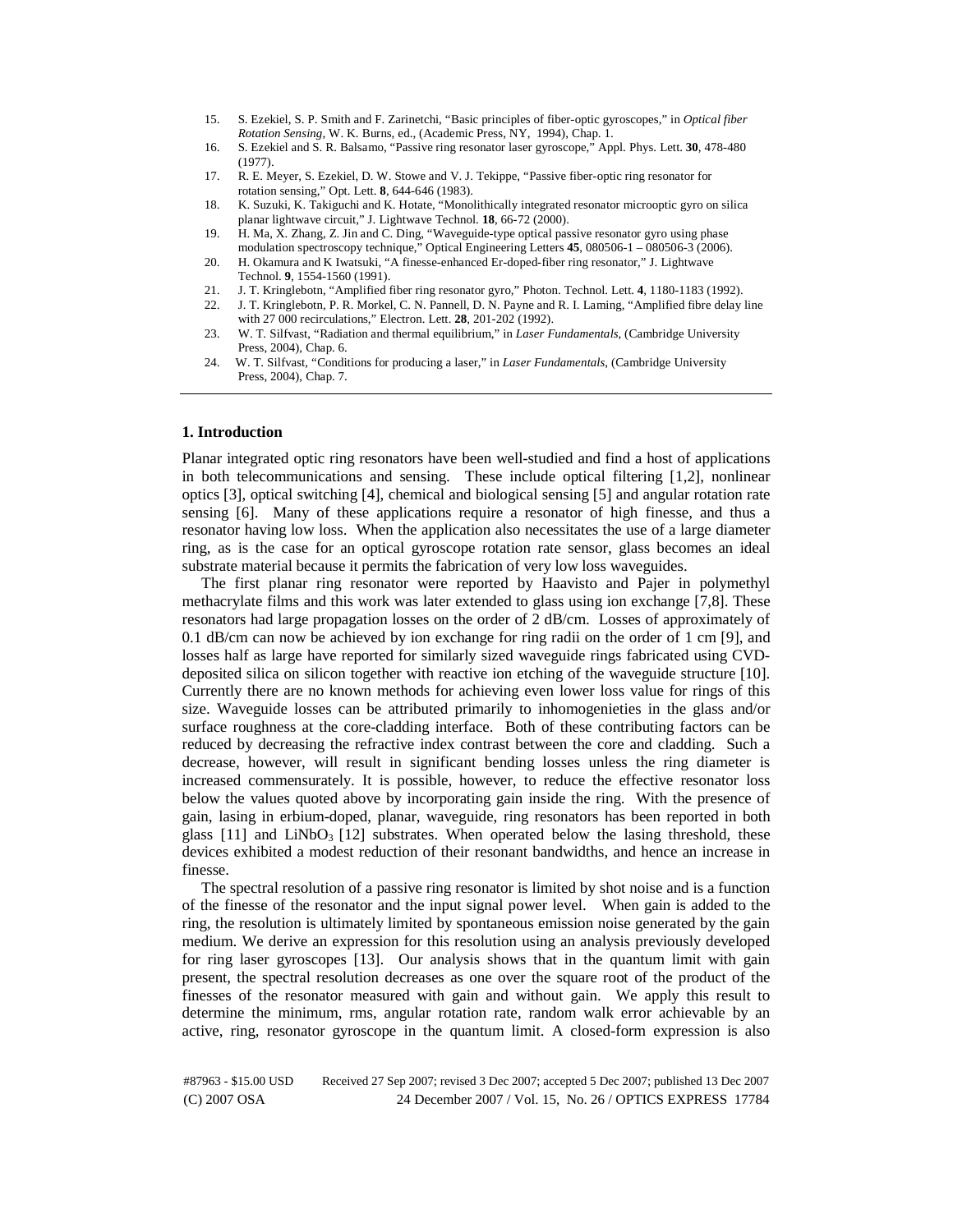derived for the absorbed pump power required by an active ring resonator gyroscope as a function of the launched signal power and the finesse.

 Finally, we fabricate an active, waveguide, ring resonator in a neodymium-doped glass by ion exchange. When the neodymium gain medium is pumped by a laser diode, the finesse of the 1.6 cm diameter device increases from approximately 10 to 250 at a signal wavelength of 1060 nm, with the later finesse value corresponding to an effective propagation loss value of approximately 0.013 dB/cm. We believe that this is the lowest effective propagation loss and highest finesse reported to date for glass, waveguide, ring resonators of this size. We also observe gain saturation in this ring resonator as the launched signal power is increased, and we report lasing action at sufficiently high pump powers.

## **2. Equations of ring resonators**

Consider the double-arm ring resonator shown in Fig. 1 below consisting of a circular ring located in close proximity to two straight waveguides that serve to couple light into and out of the ring.



Fig. 1. Double arm ring resonator.

The electric field amplitudes, A,  $A_0$ , B and  $B_0$ , indicated in Fig. 1 can be related to one another by [14]

$$
A = [A_o \sqrt{1 - K_{cw}} - jB_o \sqrt{K_{cw}}]
$$
\n<sup>(1)</sup>

$$
B = [-jA_o\sqrt{K_{cw}} + B_o\sqrt{1 - K_{cw}}]
$$
 (2)

$$
B_o = B\sqrt{1 - K_{ccw}} \exp(-\frac{\rho}{2}L - j\beta L)
$$
 (3)

where the coupling coefficient,  $K_{cw}$ , equals the fraction of optical power coupled into the ring from the top straight waveguides, L is the ring circumference,  $1 - \exp(-\rho L)$  equals the fraction of optical power lost upon one round-trip around the ring neglecting coupling losses to the straight waveguides and  $\beta$  is the propagation constant. For simplicity, we have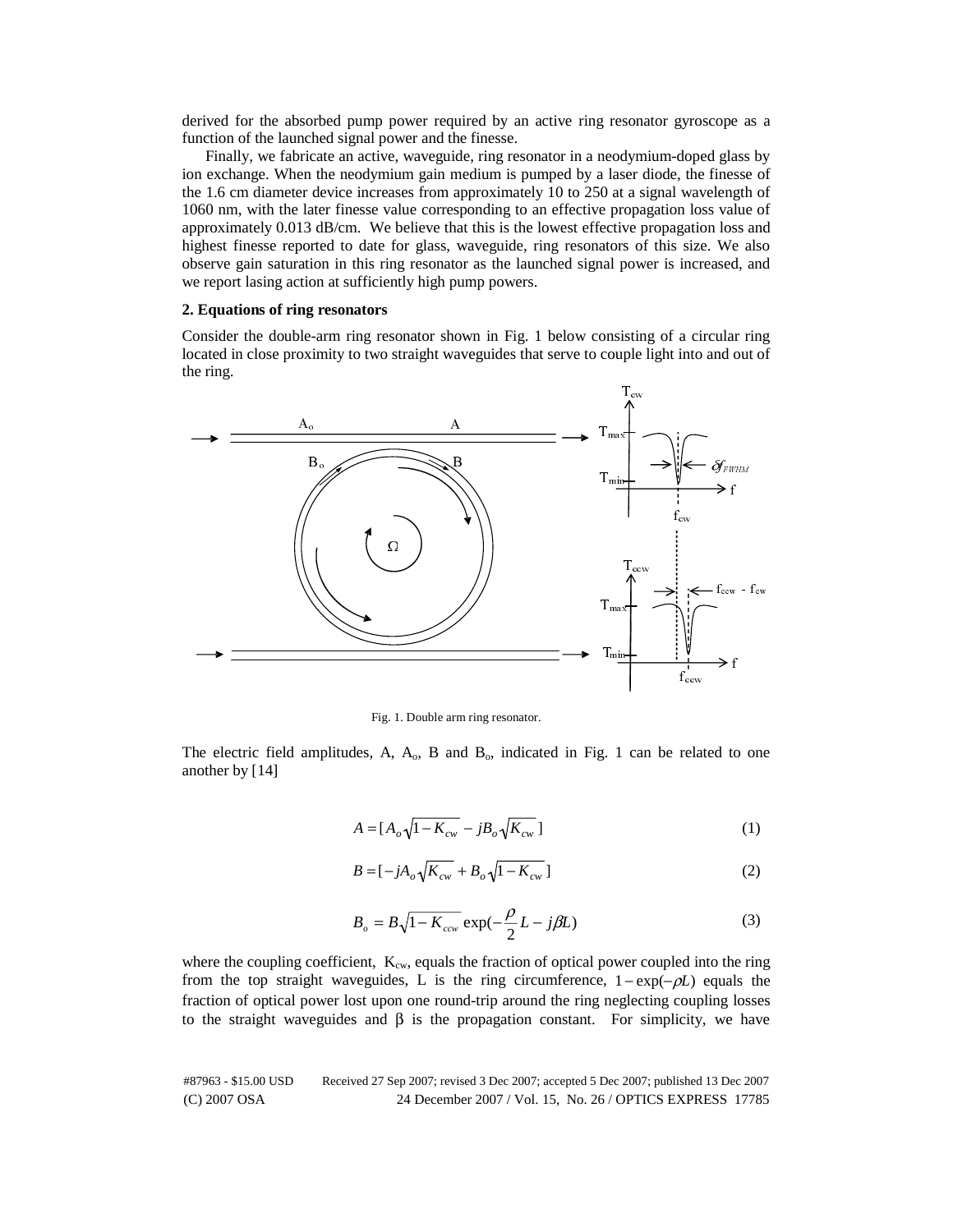neglected any excess insertion losses associated with the coupling between the straight waveguides and the ring. Combining Eqs. (1)-(3) yields [14]

$$
T(\phi) = \left| \frac{A}{A_o} \right|^2 = 1 - \frac{(1 - x^2)(1 - y^2)}{(1 - xy)^2 + 4xy \sin^2(\phi/2)}
$$
(4)

where

$$
x \equiv \sqrt{1 - K_{ccw}} \exp(-\frac{\rho}{2}L)
$$
 (5)

$$
y \equiv \sqrt{1 - K_{cw}}\tag{6}
$$

$$
\phi \equiv \beta L = \frac{2\pi}{\lambda} N_{\text{eff}} L = \omega N_{\text{eff}} L / c \tag{7}
$$

and the coupling coefficient,  $K_{ccw}$ , is the fraction of power coupled into the ring from the lower straight waveguide,  $\lambda$  is the free-space optical wavelength,  $\omega$  is the optical frequency in rad/s and N<sub>eff</sub> is the effective index of the guided mode. It will be assumed that light is launched into the ring only from the top straight waveguide. The transmittance T achieves a minima when  $\phi$  equals an even integer multiple of  $\pi$ , corresponding to resonance in the ring. Using Eq. (4), the depth, D, of the resonance "dip" can be expressed as

$$
D = \frac{T_{\text{max}} - T_{\text{min}}}{T_{\text{max}}} = \frac{4xy(1 - x^2)(1 - y^2)}{(1 - xy)^2(x + y)^2}
$$
(8)

and the full-width of the resonance at half maximum,  $\delta \phi_{FWHM}$ , is equal to

$$
\delta\phi_{FWHM} = 2\cos^{-1}\left[\frac{2xy}{1+x^2y^2}\right]
$$
\n(9)

where this width is defined by the relationship

$$
\frac{T(m\pi \pm \delta\phi_{FWHM} / 2) - T_{\text{min}}}{T_{\text{max}} - T_{\text{min}}} = 1/2
$$
\n(10)

The resonator finesse, F, is given by

$$
F \equiv \frac{2\pi}{\delta \phi_{FWHM}} = \frac{2\pi c / N_{\text{eff}} L}{\delta \omega_{FWHM}} \tag{11}
$$

where  $\delta \omega_{FWHM}$  is the full-width-half-maximum of the resonance in rad/s. Eqs. (9) and (11) reduce to

$$
F \approx \frac{\pi}{1 - xy} \tag{12}
$$

when  $xy \approx 1$ . The ratio of the power in the ring at resonance to that of the launched power in the straight waveguide is given by

$$
\left| \frac{B}{A_o} \right|^2 = \frac{1 - y^2}{[1 - xy]^2}
$$
\n(13)

According to Eq. (8) the dip will be maximized, achieving a value of 1, when  $x = y$ . Furthermore when  $x = y \approx 1$ , Eqs. (12) and (13) can be combined to yield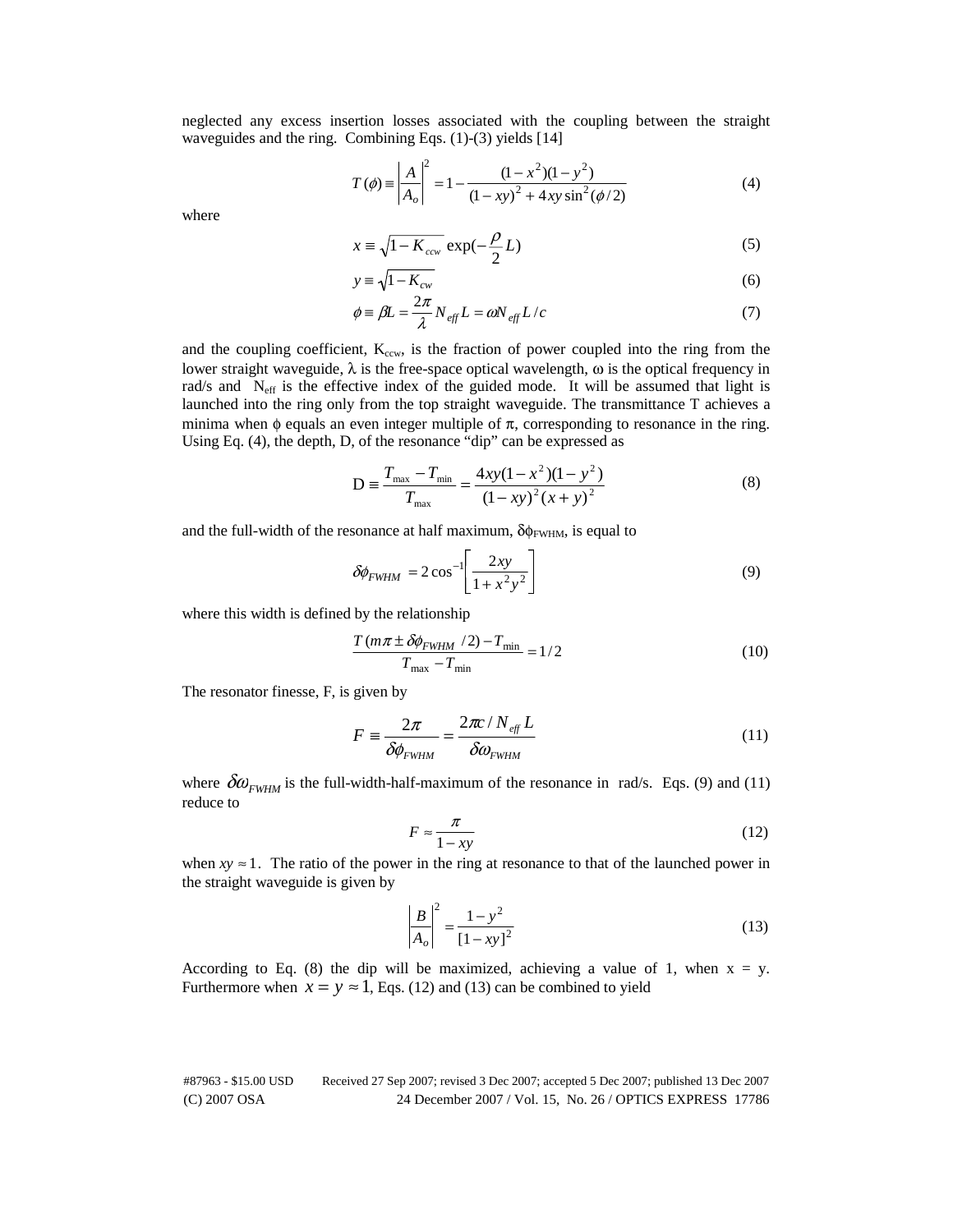$$
\left|\frac{B}{A_o}\right|^2 \approx F/\pi
$$
 (14)

By measuring the dip and finesse, both the coupling efficiency,  $K_{cw}$ , and  $\sqrt{1 - K_{\text{ccw}}}$  exp( $-\rho L/2$ ) can be found using Eqs. (8), (9) and (11). When light is launched into the ring using only the bottom straight waveguide, all of the expressions given above remain valid provided that the two coupling coefficients,  $K_{cw}$  and  $K_{ccw}$ , are interchanged in these formula.

#### **3. Spectral resolution of active ring resonator in quantum limit**

Fig. 1 shows a double arm ring resonator functioning as a resonant optical gyroscope. Light is launched into each of the two resonator arms from separate laser sources and these two light beams counter-propagate along the ring. In the absence of rotation, the resonance frequencies for propagation in both the clockwise and counter-clockwise directions are given by

$$
f_m = m \frac{c}{N_{\text{eff}} L} \tag{15}
$$

where c is the vacuum speed of light and m is positive integer. Due to the Sagnac effect the resonant frequencies,  $f_{m,cw}$  and  $f_{m,ccw}$ , corresponding to the counter-propagating beams will differ when angular rotation takes place about an axis normal to the plane of the ring. The difference in these frequencies is given by [15]

$$
f_{m,ccw} - f_{m,cw} = \frac{4A}{\lambda_m L} \Omega \tag{16}
$$

where A is the area enclosed by the ring, L is the perimeter of the ring,  $\lambda_m = c / f_m$  and  $\Omega$  is the angular rate of rotation around an axis normal to the plane of the ring. Thus the angular rotation rate can be determined by measuring this frequency difference. Resonant optical gyroscopes were proposed and demonstrated using fiber optics by Ezekiel et al. [16,17]. Several groups have implemented these gyros using planar, glass, waveguide rings in place of optical fibers [18,19].

The ultimate accuracy with which the frequency difference,  $f_{m, c c w} - f_{m, c w}$ , can be measured using a passive resonant optical gyro is limited by shot-noise and is given by [17]

$$
\delta\!\Omega_{rms} \approx \left(\frac{\lambda_m L}{4A}\right) \left[\frac{\sqrt{2}\delta\omega_{FWHM} / (2\pi)}{\left[\eta_D (P_{in} / hf_m) \tau_{int}\right]^{1/2}}\right]
$$

$$
= \left(\frac{\lambda_m c}{4A N_{eff}}\right) \left[\frac{\sqrt{2}}{F_c \left[\eta_D (P_{in} / hf_m) \tau_{int}\right]^{1/2}}\right] \text{rad/s}
$$
(17)

where  $\delta\Omega_{rms}$  is the rms, angular rotation rate, random walk error,  $\eta_D$  is the detector's quantum efficiency, h is Planck's constant,  $\tau_{int}$  is the observation interval (i.e., detector integration time) and  $P_{in}$  is the total power launched bi-directionally into the ring, with half of the power propagating in each direction. Thus the accuracy of the passive resonant gyro can be improved by reducing the width of the resonance,  $\delta \omega_{FWHM}$ , or equivalently by increasing the finesse,  $F_c$ , of the ring resonator by reducing propagation losses in the ring. A resonant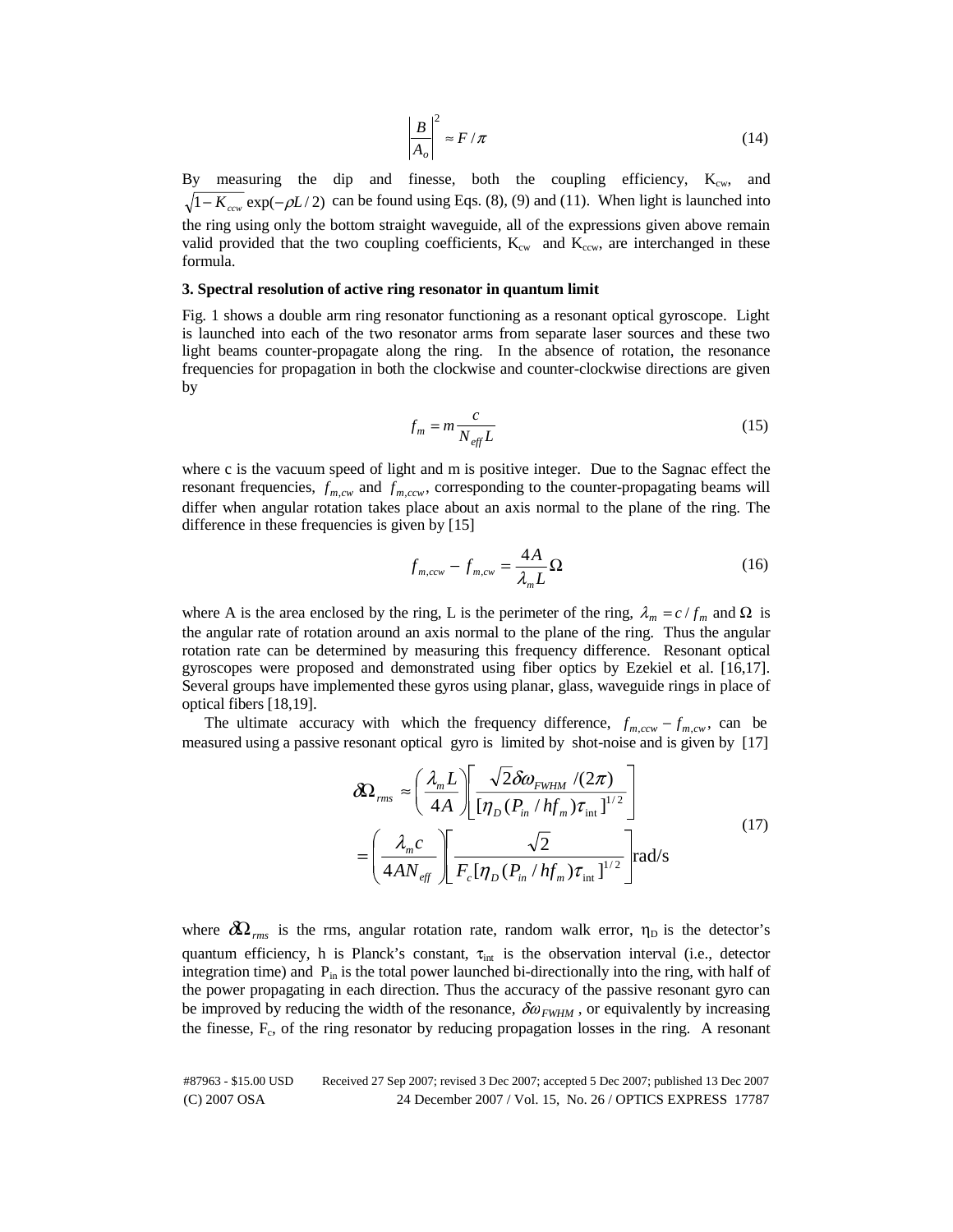optical gyroscope of ring perimeter L can, in theory, achieve the same shot noise-limited accuracy as a Sagnac-based interferometric fiber optic gyroscope of fiber length  $LF_c/3$  [15]. This effective length enhancement by a factor of  $F<sub>c</sub>/3$  is the principal theoretical advantage of a resonant optical gyroscope as compared to a nonresonant, fiber-optic, interferometric gyroscope. The complexity of a resonant optical gyroscope, however, is considerably higher, and other parasitic effects, like Kerr nonlinearities, may make it difficult to achieve the fundamental performance limits given by Eq. (17).

The finesse of the resonator can be increased by including gain inside the ring to compensate for propagation loss. Fiber-based, active, ring resonators have been studied both theoretically and experimentally [20-22]. In the presence of gain, the ultimate accuracy of a resonant optical gyroscope will be limited by the spontaneous emission noise inside the ring rather than by shot noise at the detector. Using an analysis technique similar to that employed for ring laser gyroscopes [13], it will be shown below that, in the presence of gain, spontaneous emission noise limits the accuracy of a resonant optical gyroscope to a value given by

$$
\delta\!\Omega_{rms} \approx \left(\frac{\lambda_m c}{4A N_{\text{eff}}}\right) \left[\frac{1}{\sqrt{F_c F_a} \left[(P_{in}/hf_m)\tau_{int}\right]^{1/2}}\right] \text{rad/s}
$$
 (18)

where  $F_c$  is the ("cold" cavity) finesse of the resonator in the absence of gain and  $F_a$  is the finesse when gain is present.

For simplicity, a number of assumptions will be made in our analysis. It will be assumed that the gain is produced by a transition between two levels of an atomic system, e.g., the  ${}^{4}F_{3/2} \rightarrow {}^{4}I_{11/2}$  neodymium transition. The atomic population in the upper excited level  $({}^{4}F_{3/2})$ will be denoted by  $N_2$ , while the lower level  $({}^4I_{11/2})$  of the transition will be assumed to be unpopulated. The atomic transition will be assumed to be purely homogeneously broadened with a center transition frequency of  $f_a$  Hz (wavelength  $\lambda_a$ ), a full-width-half-maximum linewidth of  $\delta\omega_a$  rad/s, a stimulated emission cross-section of  $\sigma_e$  and a spontaneous emission lifetime of  $\tau_{\eta}$ . The losses in the resonator in the absence of gain will be assumed to be relatively low, and when gain is present, it will be assumed that the gain compensates nearly all of the propagation losses in the ring.

Let  $\leq n$  > denote the average number of photons inside the ring cavity. Thus the strength of the electric field inside the cavity will be proportional to  $\sqrt{\langle n \rangle}$  and can be represented by vector as shown in Fig. 2 below. The angular position of the vector indicates the phase of the optical field.



Fig. 2. Effect of spontaneous emission on frequency.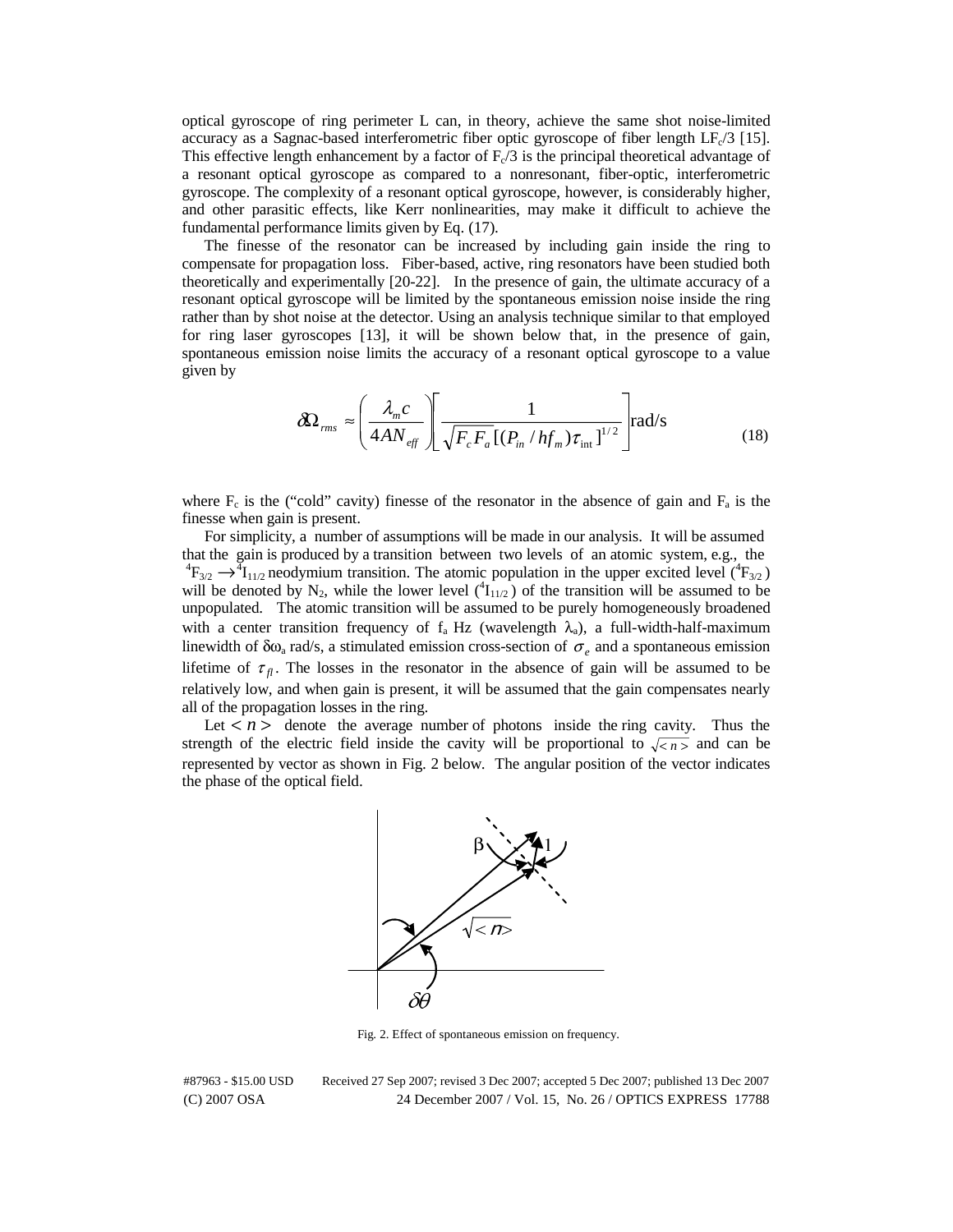The short vector in Fig. 2 has a length of 1 and represents the spontaneous emission of a single photon from an excited atom of the gain medium into a single cavity mode. The angular orientation,  $β$ , of this vector relative to that the cavity mode signal vector is random and uniformly distributed over the interval  $[0, 2\pi)$ . The addition of this spontaneously emitted photon changes the phase of the optical field in the cavity by  $\delta\theta$ . Assuming that  $\langle n \rangle$  > > 1, it may be concluded that

$$
\delta\theta \approx \frac{1 \cdot \cos \beta}{\sqrt{1 \cdot 10^2}}\tag{19}
$$

and thus

$$
\langle (\delta \theta)^2 \rangle \approx \frac{1}{2 \langle n \rangle} \tag{20}
$$

Therefore the total change,  $\delta\phi$ , in phase of the optical signal field after M photons have been produced by M independent spontaneous emission events that occur in a time interval of duration  $\tau_{\text{int}}$  will be given by

$$
\langle \delta \phi(\tau_{\text{int}}) \rangle^2 > \approx \frac{M(\tau_{\text{int}})}{2 < n} \tag{21}
$$

In a time interval of  $\tau_{\text{int}}$  seconds the number of photons,  $M(\tau_{\text{int}})$ , that are spontaneously emitted into a single cavity mode is given by

$$
M\left(\tau_{\text{int}}\right) = \frac{\tau_{\text{int}}}{\tau_{\text{f}}} \frac{N_2}{s} \tag{22}
$$

where s is the number of cavity modes in the ring resonator. Using the fact that the number of modes per unit volume per unit Hertz is given by [23]

$$
\rho_b(f) = \frac{8\pi}{\lambda_a^2} \frac{n_r^3}{c}
$$
\n(23)

where  $n_r$  is the refractive index of the ring. A homogeneous transition has the following Lorentzian spectral lineshape

$$
S(f) = \frac{1}{1 + \left[\frac{2(f - f_a)}{\delta f_a}\right]^2}
$$
(24)

and the area under this lineshape curve is equal to  $\pi \delta f_a/2$ . It follows that

$$
s = \frac{8\pi}{\lambda_a^2} \frac{n_r^3}{c} V \frac{\delta \omega_a}{4} = \frac{2\pi}{\lambda_a^2} \frac{n_r^3 V}{c} \Delta \omega_a
$$
 (25)

where V is the volume occupied by the ring resonator cavity and  $\lambda_a$  is the wavelength at the center of the atomic transition. The cold cavity photon lifetime,  $\tau_p$ , is given by

$$
\tau_p = \frac{n_r L/c}{1 - y^2 x^2}
$$
 (26)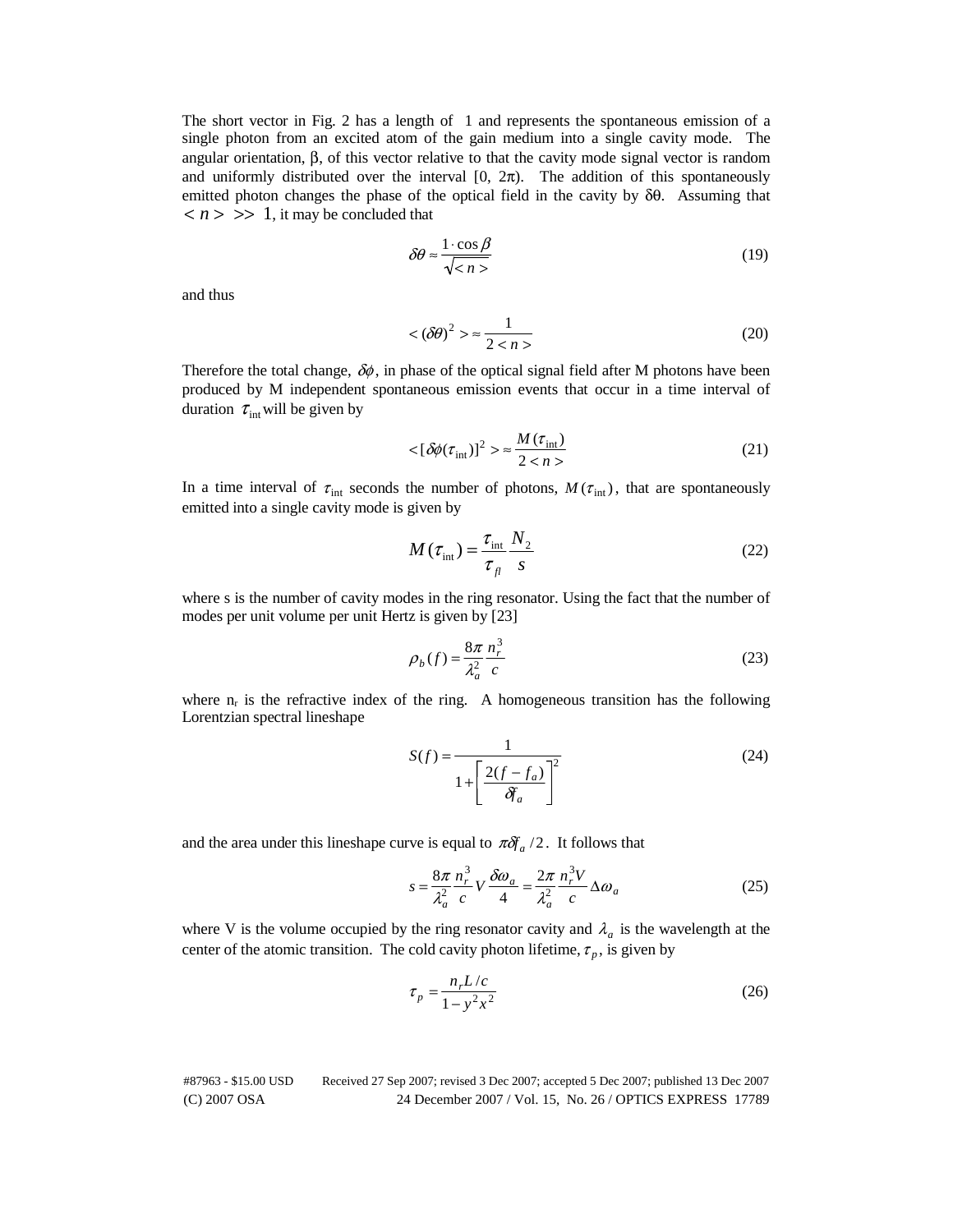and the reciprocal of the cold cavity photon lifetime is approximately equal to the full-widthhalf-maximum of the cold cavity resonance provided the resonator loss is small, i.e.,

$$
\frac{1}{\tau_p} \approx \delta \omega_{FWHM} = \frac{2\pi c}{n_r L F_c}
$$
(27)

where the second equality in Eq. (27) follows from Eq. (11). The round trip gain, G, in the ring is given by

$$
G = e^{\sigma_e N_2 L/V} \approx 1 + \sigma_e N_2 L/V
$$
 (28)

It is assumed that the gain nearly compensates the resonator loss, and therefore the following condition is met

$$
y^2 x^2 G \approx 1\tag{29}
$$

Combining Eqs. (26), (28)-(29) yields

$$
N_2 \approx \frac{V}{\sigma_e L} (1 - x^2 y^2) = \frac{n_r V}{\sigma_e c} \frac{1}{\tau_p}
$$
(30)

From the Einstein A and B relationship, it follows that [24]

$$
\sigma_e = \frac{1}{2\pi} \frac{1}{\tau_{\scriptscriptstyle{A}} n_r^2 \Delta \omega_a} \tag{31}
$$

The total optical power,  $P_c$ , in the resonator can be related to the average number of photons,  $\langle n \rangle$ , in the resonator propagating in each direction by

$$
\langle n \rangle = \frac{n_r P_c L}{2h f_a c} \tag{32}
$$

Combining Eqs. (21)-(22), (25), (27) and (30)-(32) yields

$$
\langle \left[ \delta \phi(\tau_{\text{int}}) \right]^2 \rangle = \frac{2\pi \tau_{\text{int}} h f_a c^2}{F_c P_c n_r^2 L^2} \tag{33}
$$

Now according to Eq. (14)

$$
P_c \approx \frac{1}{\pi} F_a P_{in} \tag{34}
$$

Also note that

$$
<[\delta f_{cw}]^2> = <[\delta f_{ccw}]^2>
$$
  
=  $([\delta \phi(\tau_{int})]^2>/(2\pi \tau_{int})^2$  (35)

Combining Eqs. (33)-(35) yields the following expression for the frequency resolution of an active ring resonator in the quantum limit.

$$
\left(\delta f_{cw}\right)_{rms} = \left(\delta f_{ccw}\right)_{rms} \approx \frac{c}{\sqrt{2}n_rL} \left[\frac{1}{\sqrt{F_a F_c} \left[(P_{in}/hf_a)\tau_{int}\right]^{1/2}}\right]
$$
(36)

It follows from Eqs. (16) and (35) that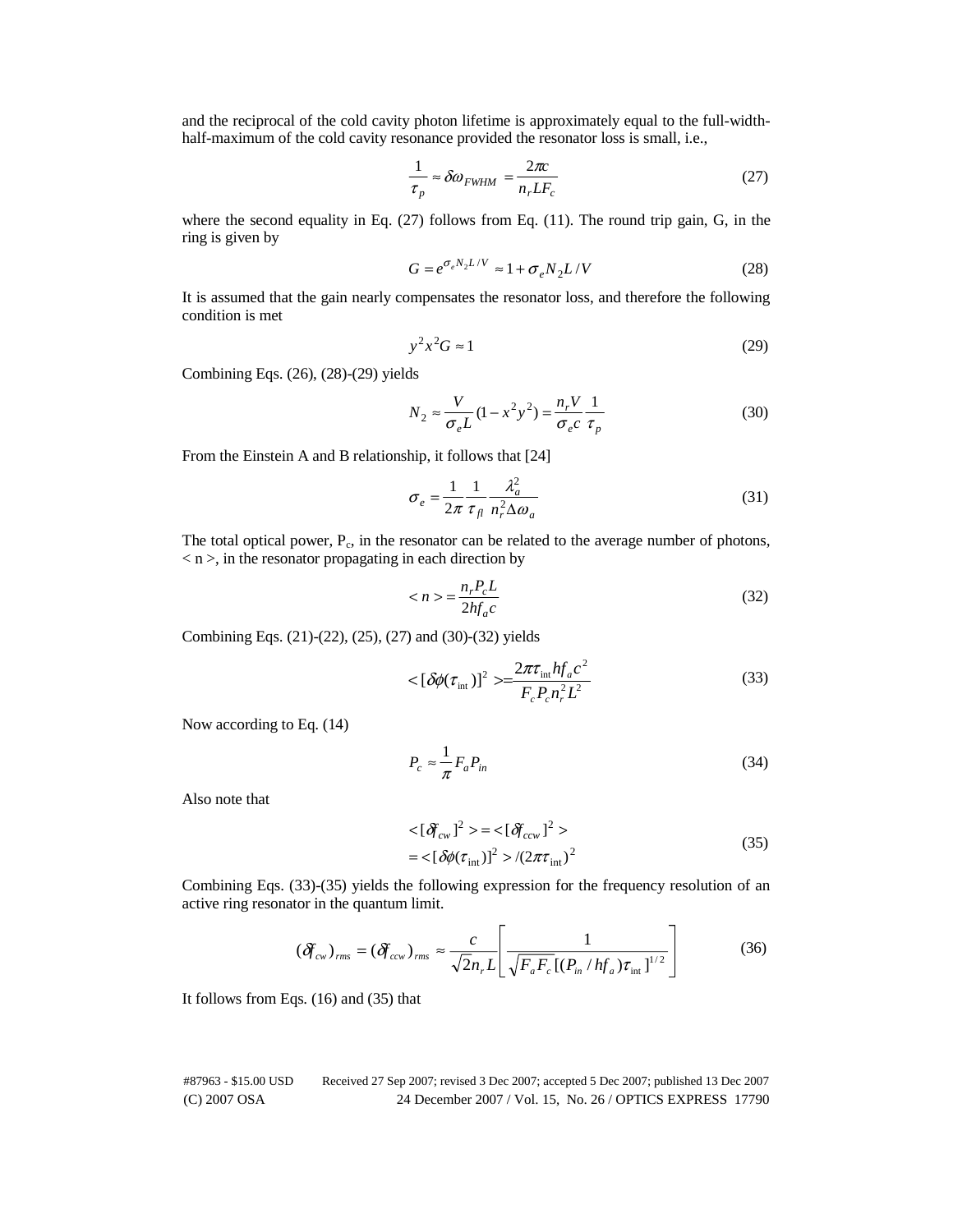$$
\delta\!\Omega_{rms} = \langle [\delta\!\Omega]^2 \rangle^{-1/2} = \frac{\lambda_a L}{4\sqrt{2}\pi\!\mathcal{A}\,\tau_{\rm int}} \langle [\delta\phi(\tau_{\rm int})]^2 \rangle^{-1/2} \tag{37}
$$

Combining Eqs. (33), (34) and (37) yields the final result for the gyro sensitivity in the quantum limit.

$$
\delta\!\Omega_{rms} \approx \left(\frac{\lambda_a c}{4An_r}\right) \left[\frac{1}{\sqrt{F_a F_c} \left[(P_{in}/hf_a)\tau_{int}\right]^{1/2}}\right]
$$
\n
$$
\approx \left(\frac{\lambda_a c}{4An_r}\right) \left[\frac{1}{F_c\sqrt{F_a/F_c} \left[(P_{in}/hf_a)\tau_{int}\right]^{1/2}}\right] \text{ rad/s}
$$
\n(38)

A comparison of Eqs. (17) and (38) indicates that in the quantum limit, the reduction in the rms, angular rotation rate, random walk measurement error is proportional to  $1/\sqrt{F_a/F_c}$ rather than to  $1/(F_a/F_c)$  when gain is included in the resonator ring. Thus doubling the finesse by using gain only reduces the quantum-limited measurement error by a factor of  $\sqrt{2}$ rather than by a factor of 2.

Consider now the operation of the resonant optical gyroscope shown in Fig. 1 operating under the following conditions: (1)  $K_{cw} = K_{ccw} \approx 0$ , (2) the gain exactly cancels the propagation loss along the ring, i.e.,  $\rho_a = 0$ , and (3)  $\rho_c \approx 0$ , where  $\rho_c$  and  $\rho_a$  denote the propagation loss coefficient,  $\rho$ , in the ring when gain is absent and present, respectively. It follows from Eq. (12) that

$$
F_c \approx \frac{\pi}{1 - (1 - K_{cw})e^{-\rho_c L/2}} \approx \frac{2\pi}{\rho_c L}
$$
(39)

and

$$
F_a \approx \frac{\pi}{K_{cw}}\tag{40}
$$

Therefore the inclusion of gain will reduce the rms angular rotation measurement error by a multiplicative factor equal to

$$
\text{reduction factor} = \sqrt{\frac{F_a}{F_c}} \approx \sqrt{\frac{\rho_c L}{2K_{cw}}} \tag{41}
$$

As a numerical example suppose the propagation loss in the ring, without gain, is 0.05 dB/cm, the ring diameter is 2 cm and the coupling coefficient is 0.1%, then  $F_c \approx 86$ ,  $F_a \approx 3140$  and the measurement error reduction factor due to the inclusion of gain is approximately 6. According to Eq. (41) an arbitrarily large improvement in performance should be attainable, in theory, by reducing the coupling coefficient,  $K_{cw}$ . According to Eqs. (34) and (40), however, the power,  $P_c$ , circulating in the ring at resonance is inversely proportional to  $K_{cw}$ . i.e.,

$$
P_c = P_{in} / K_{cw} \tag{42}
$$

where  $P_{in}$  is the power launched into the straight waveguides. Thus as  $K_{cw}$  is reduced, the power in the ring increases, and this in turn increases the gain saturation. Furthermore as the gain saturation increases additional pump power is required to maintain the required level of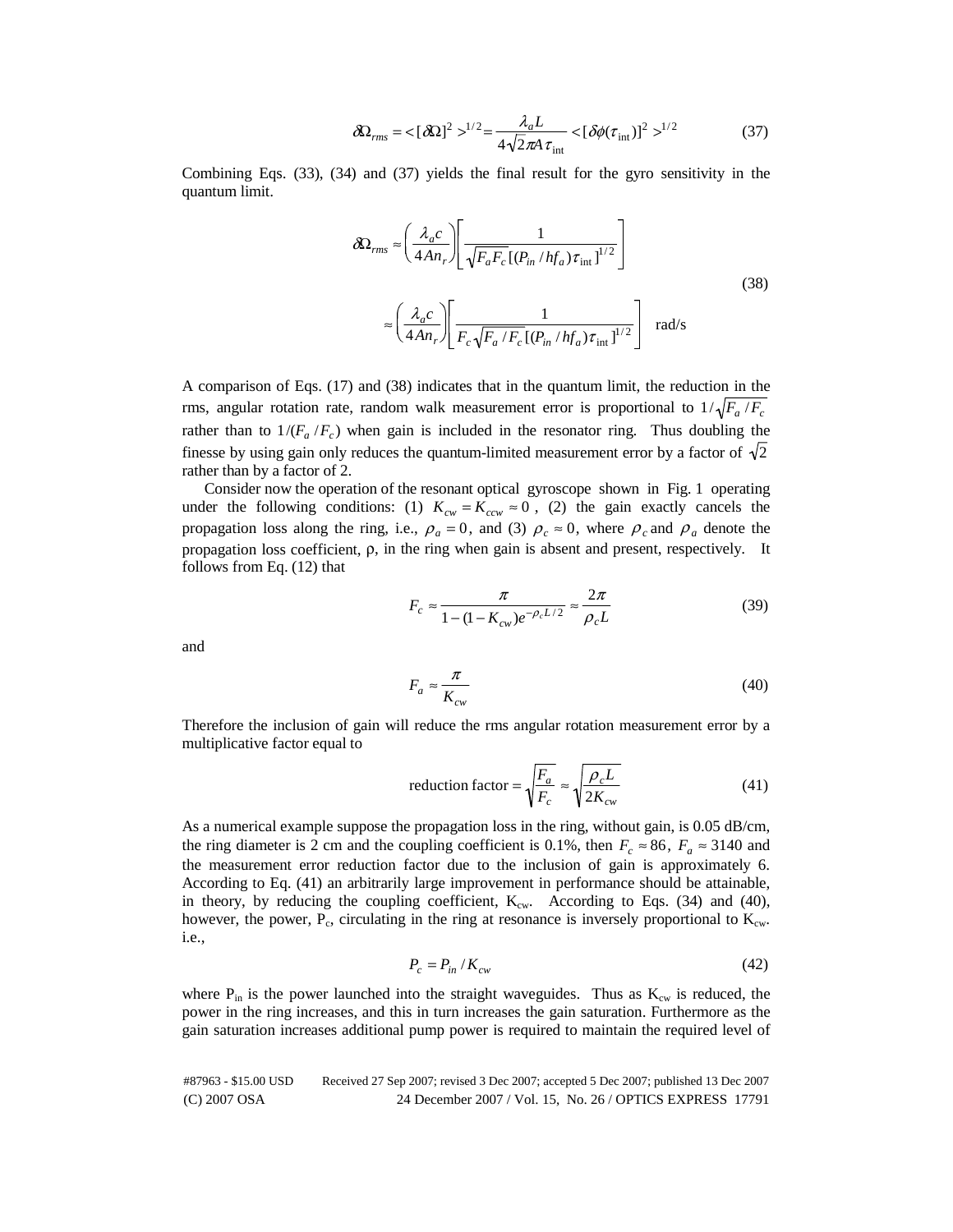loss compensation, i.e.,  $\rho_a = 0$ . An expression for the required absorbed pump power is derived below

$$
\sigma_e N_2^{(sat)} \approx \rho_c \tag{43}
$$

$$
N_2^{(sat)} \approx \frac{N_2^{(unsat)}}{1 + 2P_c/P_{sat}}\tag{44}
$$

$$
P_{sat} \approx \frac{hf_a}{\sigma_e \tau_{fl}} A_{wg} \tag{45}
$$

where  $A_{wg}$  is the cross-sectional area of the ring waveguide. Eq. (43) expresses the condition that the gain compensates the losses in the ring, i.e.,  $\rho_a = 0$ , Eq. (44) is the relationship between the saturated and unsaturated (i.e., when  $P_{in} = 0$ ) population in the upper level, and Psat is the saturation power of the gain transition. The absorbed pump power, Pp, at wavelength  $\lambda_p$  required to maintain an unsaturated upper level population,  $N_2^{(usat)}$ , is given by

$$
P_p = \frac{hc/\lambda_p}{\tau_{fl}} N_2^{(usat)} A_{wg} L \tag{46}
$$

Combining Eqs. (41)-(46) and invoking the fact that  $P_c \gg P_{sat}$  when the gain is highly saturated yields the following final result for the required absorbed pump power.

$$
P_p \approx 4 \frac{\lambda_a}{\lambda_p} \frac{F_a}{F_c} P_{in}
$$
 (47)

## **4. Fabrication and experimental results**

A prototype active ring resonator was designed and fabricated in an ion-exchangeable silicate glass doped with 2 weight percent  $Nd_2O_3$ . The ring resonator consists of a pair of straight waveguide arms, a pair of directional couplers and a racetrack ring as shown in Fig. 3.



 Fig. 3. Mask layout for single-arm racetrack active ring resonator with pump coupler.  $W = 1.3 \mu m$ , D<sub>s</sub> = 8.4 μm, L<sub>p</sub> = 2.915 mm, D<sub>p</sub> = 7.55 μm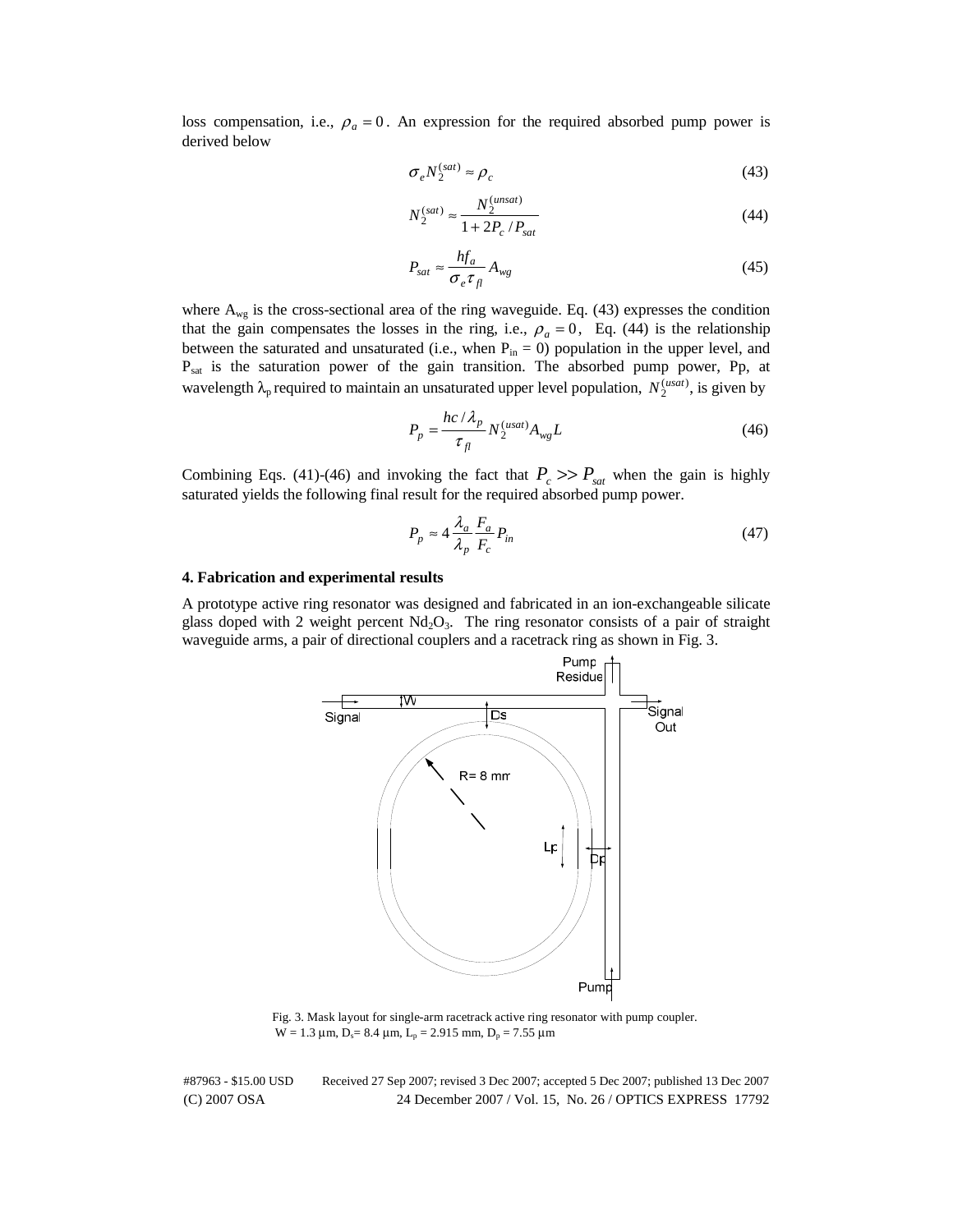The racetrack consists of two half circles of radii 8 mm joined together by two 2.915 mm long straight sections. For the directional couplers, the fraction of power coupled from the signal arm into the ring at the signal and pump wavelengths is given by  $K_s(\lambda_s)$  and  $K_s(\lambda_p)$ , respectively, while  $K_p(\lambda_s)$  and  $K_p(\lambda_p)$  denotes the corresponding coupling coefficients for the pump arm. In order to achieve a high finesse at moderate launched pump powers, the couplers should have small values for  $K_s(\lambda_s)$ ,  $K_p(\lambda_s)$  and  $K_s(\lambda_p)$ , while  $K_p(\lambda_p)$  should be kept as close to one as possible. Given that the gain medium was chosen to be neodymium-doped glass,  $\lambda_s$  $\approx$ 1060 nm and pumping can be accomplished using a laser diode operating at a wavelength of  $\lambda_p \approx 830$  nm.

E-beam evaporation was used to deposit a 150 nm thick layer of titanium onto the glass substrate, and then a conventional photolithographic process was utilized to pattern the titanium layer according to the layout shown in Fig. 3. During silver ion exchange, metallic silver clustering can occur at the edges of the titanium mask openings resulting in large propagation losses. In order to mitigate this effect, the titanium mask was oxidized by placing the wafer in a pure  $\text{NaNO}_3$  melt at  $330^{\circ}\text{C}$  for one hour. After this step, the ion exchange was performed in a mixed melt of silver nitrate and sodium nitrate (0.35 mol%:99.65 mol%) at  $320^{\circ}$  C for 15 minutes. Following the exchange, the titanium mask was removed, the waveguide edges were polished and the sample was cleaned. The device was subjected to four cycles of thermal annealing, each of 5 minute duration at a temperature of 320°C. The un-pumped spectral response of the device was measured after each annealing step using a tunable, external cavity, diode laser manufactured by New Focus operating with a linewidth below 300 KHz. From these measurements, finesse and dip values were found. The pump coupler efficiencies,  $K_p(\lambda_p)$  and  $K_p(\lambda_s)$ , were also measured using separate sets of test couplers that were fabricated together with the resonator on the same chip. The finesse and dip values, along with knowledge of  $K_p(\lambda_s)$ , allowed us to compute the values of  $\rho$  and  $K_s(\lambda_s)$ . During the thermal annealing steps, diffusion causes the previously indiffused  $Ag^+$  ion concentration profile to increases in width and depth, decrease in peak magnitude and assume a smoother shape. These changes reduce the propagation losses due to scattering, but increase the bending loss due to a reduction in  $\Delta n$ . The overall propagation loss is minimized for some optimal amount of thermal annealing [9]. The coupling efficiencies of the directional coupler will also change as the device is annealed, and these efficiencies are very sensitive to changes in the refractive index profile, thus making accurate design work difficult. Based on our previous experience fabricating passive ring resonators in un-doped version of a similar glass and the corresponding measured refractive index profiles of these devices, the mask parameters specified in Fig. 3 were chosen [9]. Coupled mode calculations indicated that these parameters should yield small values for  $K_s(\lambda_s)$ ,  $K_p(\lambda_s)$  and  $K_s(\lambda_p)$  and a relatively large value for  $K_p(\lambda_p)$ . Several devices with different pump coupler interaction lengths,  $L_p$ , were fabricated, thus allowing us to select the device that achieved the most favorable values for  $K_p(\lambda_p)$  and  $K_p(\lambda_s)$ , while simultaneously obtaining low values for  $K_s(\lambda_s)$  and  $K_s(\lambda_p)$ . In the absence of pumping, the measured finesse and dip of the final device were found to be 10.8 and 6.2%, respectively. From these measured values, the propagation loss,  $\rho$ , and the coupling efficiency,  $K_s(\lambda_s)$ , for the signal were deduced to be 0.45 dB/cm and 0.94%, respectively.  $K_p(\lambda_p)$  and  $K_p(\lambda_s)$  were measured to be 52.3% and 3.5%, respectively, using separate sets of test couplers as described above. The high propagation loss for the device reported here is likely due to the small volume of the glass melt used to produce the Nd-doped substrates. Smaller volume melts often result in glasses of lower optical quality. Using similar ion exchange processing, propagation losses on the order of 0.1 dB/cm have been obtained in the un-doped, commercially available version of a similar glass [9]. Losses on the order of 0.01 dB/cm have been achieved for slightly larger sized rings using CVD-deposited silica on silicon films and patterning using RIE [10]. The use of RIE patterning together with such a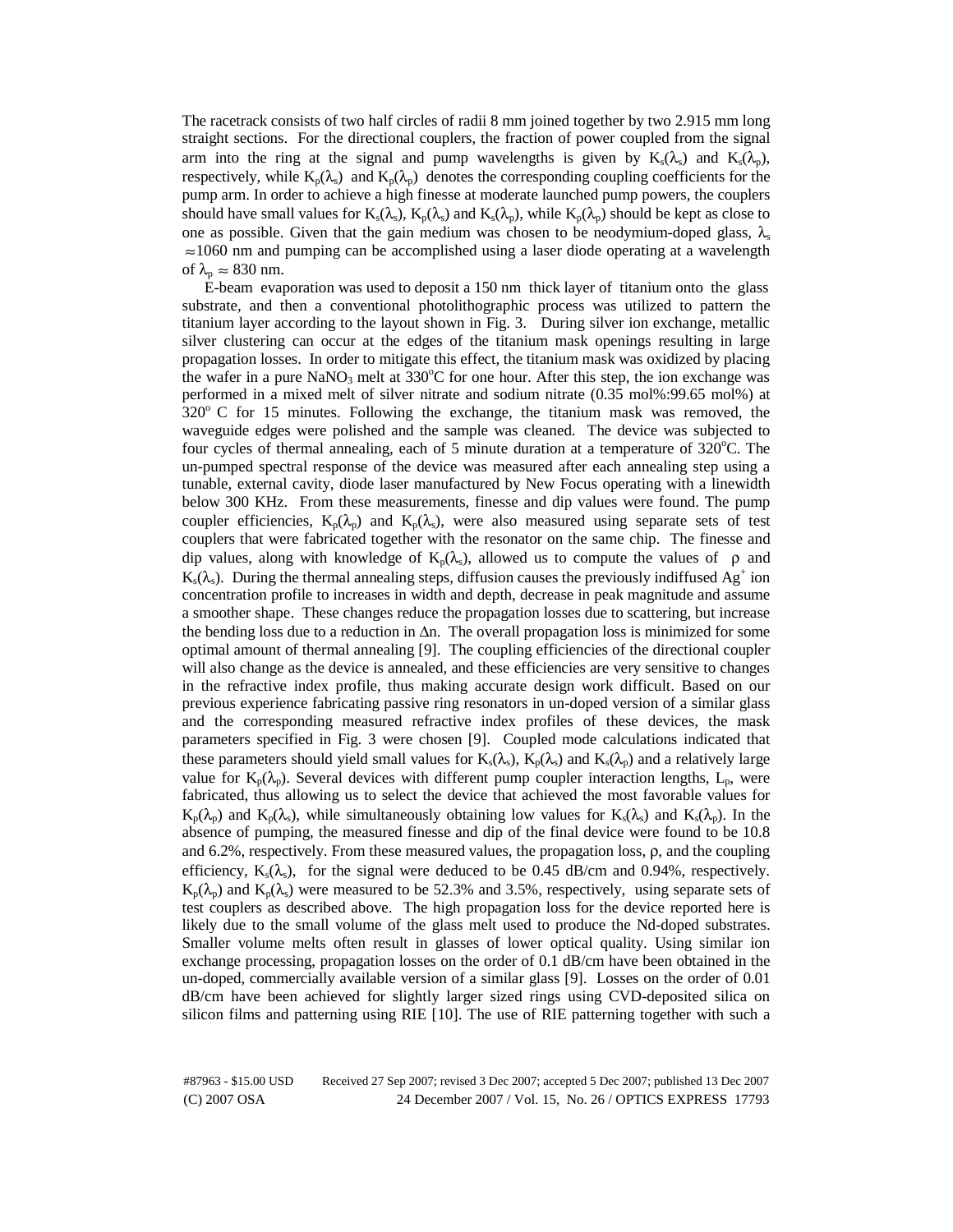material system would also simplify the coupler design process and enhance the ability to repeatedly fabricate nearly identical devices.

The output of a 150 mW, single spatial mode, TE-polarized, laser diode operating in the vicinity of 830 nm was coupled into the pump arm of the device described above as shown in Fig. 3. The spectral response of the resonator was measured using the New Focus tunable source, and the results are shown in Fig. 4. A long-pass filter, having a cut-off near 900 nm, and a narrow bandpass filter centered at the signal wavelength were placed between the output of the signal arm and the detector in order to remove the residual pump signal and spontaneous emission noise, respectively. The measured, off-resonance, signal power level at the detector during this measurement was  $1.7 \mu W$ . The spectral response shown in Fig. 4 corresponds to a free-spectral range (FSR) of 3.8 GHz, a full-width-half-maximum resonance bandwidth of 15 MHz, a finesse of 250 and a dip of 89%. Using these finesse and dip values,  $K_s(\lambda_s)$  and the effective propagation loss inside the ring (including signal loss at the pump coupler) was computed to be 0.84% and 0.013 dB/cm, respectively.



Fig. 4. Spectral response of active ring resonator.

Spectral measurements were repeated at a variety of laser diode pump powers and the results are shown in Fig. 5. As expected, the effective loss decreases and the finesse increases as the pump power is increased.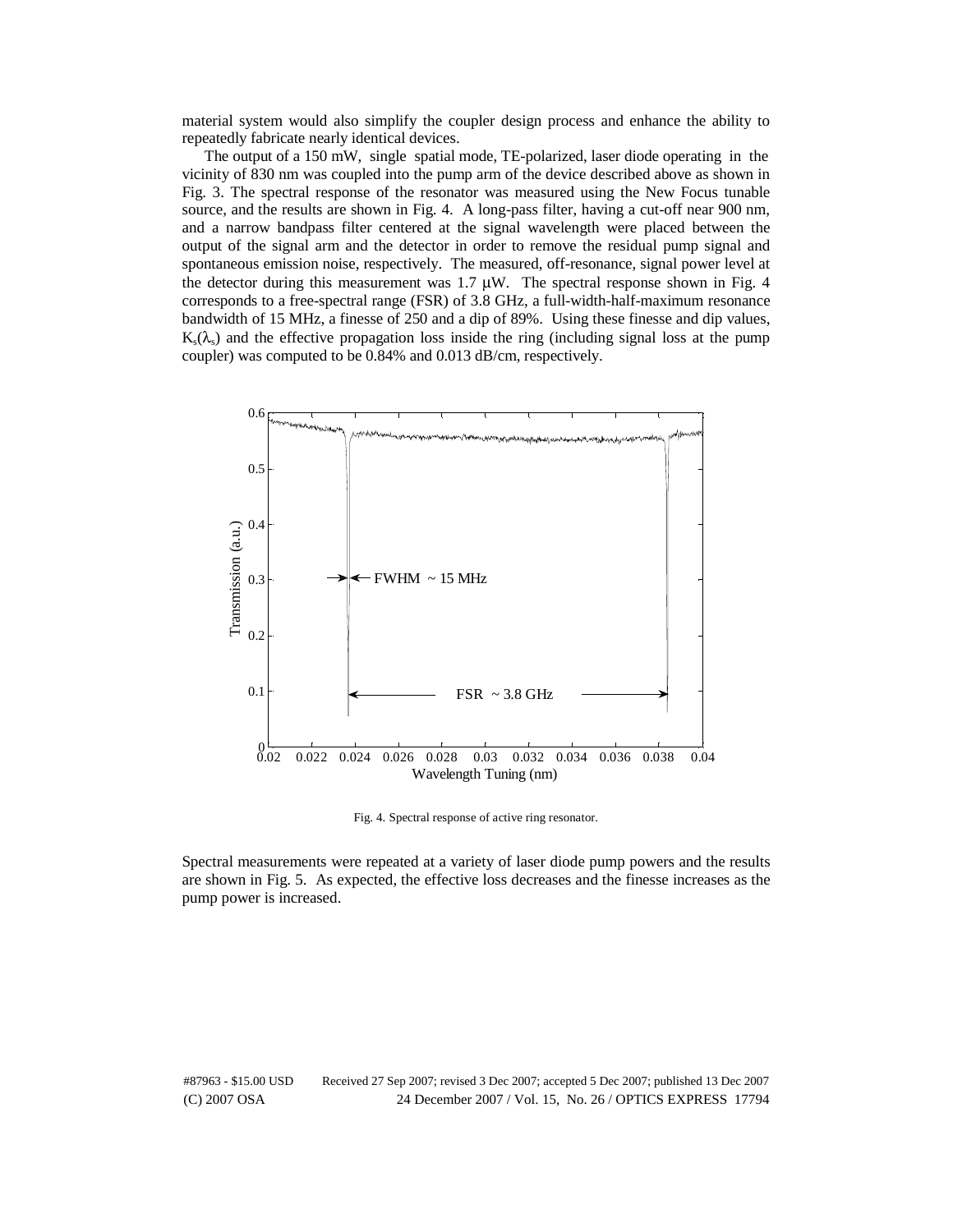

Fig. 5. Spectral response of active ring resonator as a function of pump power at fixed signal power.

At a fixed pump power, a decrease in finesse due to gain saturation was also observed as more signal power was coupled into the ring. These gain saturation results are shown in Fig. 6 as a function of the output signal power measured off-resonance at the detector.



Fig. 6. Spectral response of active ring resonator as a function of signal power at fixed pump power.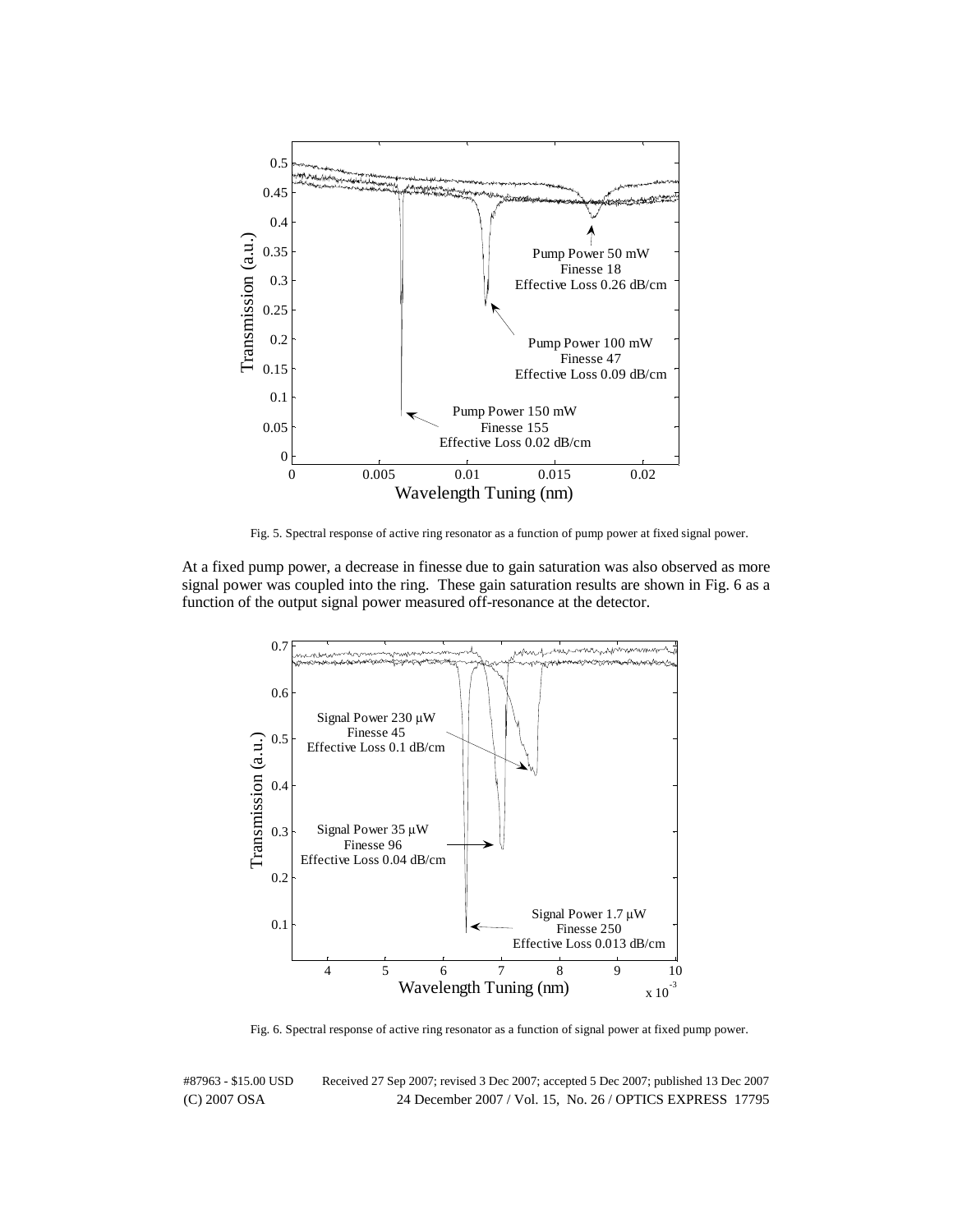Without any launched input signal, the pump power at the device input was increased. A plot of the output signal power, measured at the pump output port, versus input pump power is shown in Fig. 7. The output signal power vs input pump power curve shows an abrupt slope change at 110 mW indicating the onset of lasing.



Fig. 7. Lasing characteristic.

The high pump power required to achieve lasing can be attributed to high losses in the passive ring resonator together with poor coupling from the diode pump laser into the straight-arm of the pump waveguide. Thus it was difficult to achieve lasing with our pump diodes and unwanted laser action was not observed. In general, however, the launched pump and/or signal powers may need to be carefully controlled in order to inhibit lasing. The spectral analysis performed in section 3 assumed a purely homogeneously-broadened transition and thus a population inversion that saturates uniformly across the gain transition. If the transition is inhomogenously-broadened, then to first order only the spontaneous emission originating from the homogeneously-broadened spectral packet lying closest to the launched signal's frequency will limit the frequency resolution. Consequently, the basic results Eqs. (36) and (38) will remain unchanged. When operated as a resonant optical gyro, lasing must be prevented. Because of spectral hole burning, however, the signal inside the resonator may only inhibit lasing at the cavity modes in the vicinity of the signal frequency. In order to inhibit the more distant spectral modes from lasing, it may be necessary to incorporate a course spectral filter into the cavity.

#### **5. Conclusions**

In summary, the ultimate spectral resolution obtainable using an active ring resonator is limited by spontaneous emission noise in the gain medium. An expression is derived for this quantum-limited resolution, and the result is applied to determine the fundamental performance limit of a resonant optical gyroscope implemented using a active ring resonator. With the addition of gain, the rms, angular rotation rate, random walk error is shown to decrease by a multiplicative factor equal to the square-root of the ratio of the resonator finesse